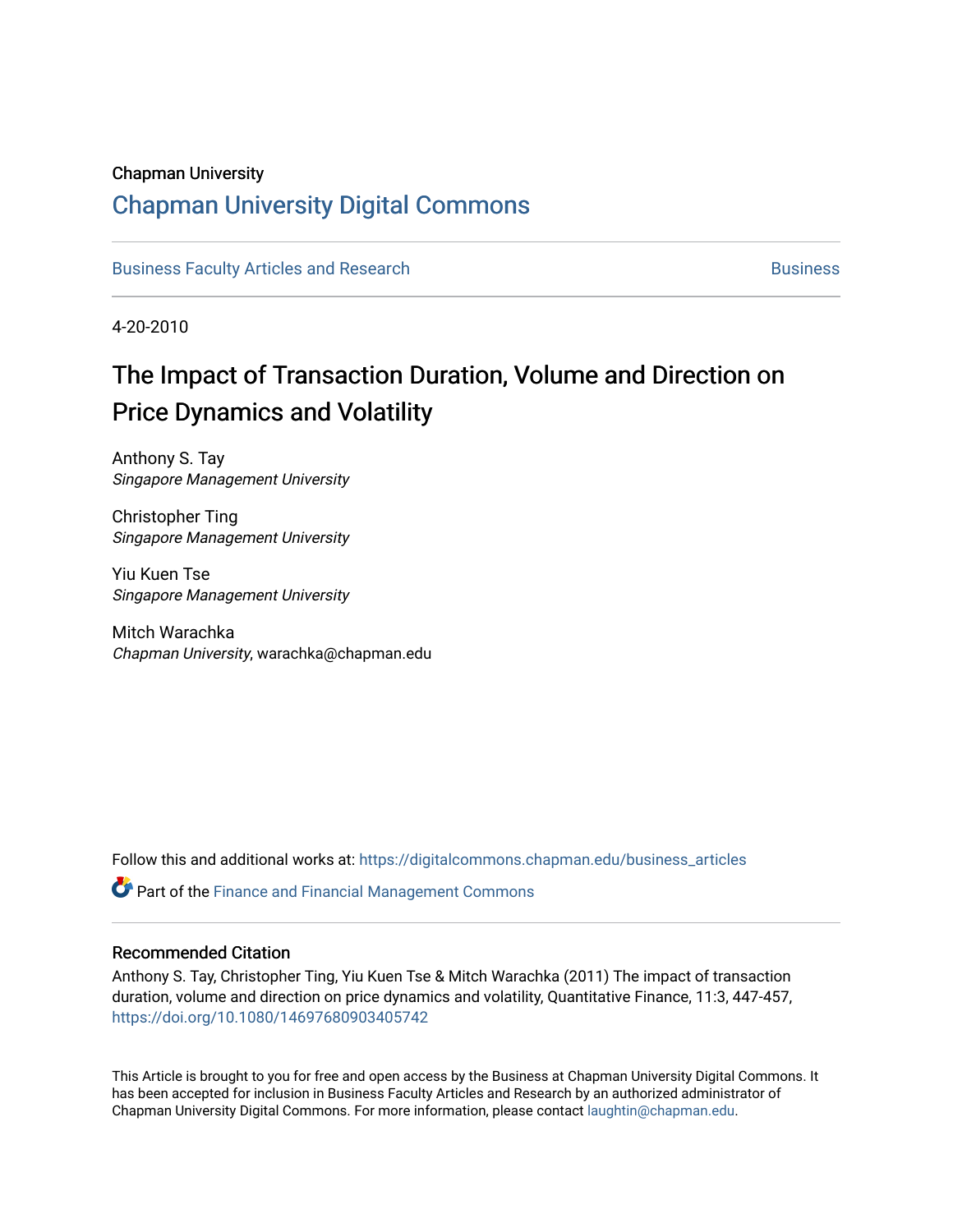## The Impact of Transaction Duration, Volume and Direction on Price Dynamics and Volatility

## **Comments**

This is an Accepted Manuscript of an article published in Quantitative Finance, volume 11, issue 3, in 2011, available online at<https://doi.org/10.1080/14697680903405742> . It may differ slightly from the final version of record.

## Creative Commons License



This work is licensed under a [Creative Commons Attribution-Noncommercial-No Derivative Works 4.0](https://creativecommons.org/licenses/by-nc-nd/4.0/) [License](https://creativecommons.org/licenses/by-nc-nd/4.0/).

Copyright Routledge/Taylor & Francis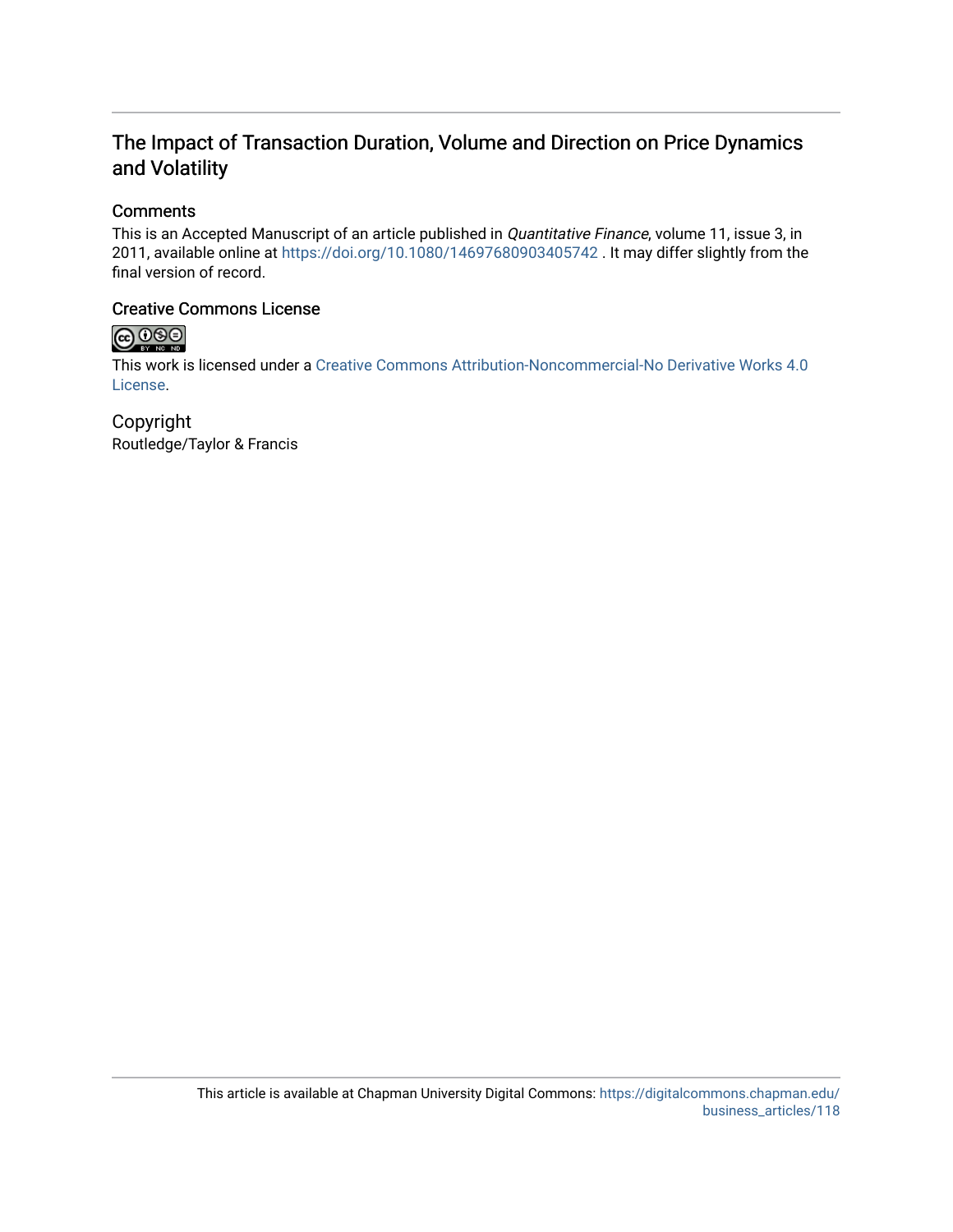# The impact of transaction duration, volume and direction on price dynamics and volatility

ANTHONY S. TAY\*†, CHRISTOPHER TING<sup>†</sup>, YIU KUEN TSE† and MITCH WARACHKA‡

<sup>†</sup>School of Economics, Singapore Management University, 90 Stamford Road, Singapore 178903 zLee Kong Chian School of Business, Singapore Management University, 50 Stamford Road, Singapore 178899

> We explore the role of trade volume, trade direction, and the duration between trades in explaining price dynamics and volatility using an Asymmetric Autoregressive Conditional Duration model applied to intraday transactions data. Our results suggest that volume, direction and duration are important determinants of price dynamics, while duration is also an important determinant of volatility. However, the impact of volume and direction on volatility is marginal after controlling for duration, and the impact of volume on volatility appears to be confined to periods of infrequent trading.

> Keywords: Econometric theory; Applied econometrics; Econometrics of financial markets; Forecasting ability

#### 1. Introduction

We study the role of trade volume (trade size of each transaction), trade direction (buy versus sell order), and the duration between trades, in explaining price dynamics and volatility. We explore these relationships using the Asymmetric Autoregressive Conditional Duration (AACD) model of Bauwens and Giot (2003) applied to intraday transactions data. Two versions of this model are used: the first uses only lagged conditional expected duration and lagged realized duration as explanatory variables for the conditional expected duration between trades. The second version adds trade volume, trade direction, as well as the interaction of these two variables with lagged duration, to the list of explanatory variables. From these models of conditional expected duration, we derive implications for price dynamics and volatility.

We compare our results with both the theoretical literature on market microstructure as well as the empirical literature relating volume and duration to price dynamics and volatility. One of the two main market microstructure theories that we address is that of Easley and O'Hara (1992), who argue that both the presence and absence of trade can provide useful information to participants regarding the presence and absence

of information. Short durations and large orders indicate the presence of information, whereas an absence of trade indicates no valuable information, and in either case market makers adjust prices accordingly. One outcome is that duration and volume should be correlated with price variance. We also relate our results to Diamond and Verrecchia (1987), where short sale constraints reduce the adjustment speed of prices to bad news in particular, resulting in longer durations causing downward biases in returns.

Our empirical results suggest that trade duration, size and direction are important determinants of price dynamics. For instance, down-ticks are more likely than up-ticks after long durations, which is in line with the prediction of Diamond and Verrecchia (1987). We also find that trade duration is an important determinant of volatility, which is consistent with the prediction of Easley and O'Hara (1992), and reaffirms the empirical findings of other papers that also investigate this relationship, for example Manganelli (2005) and Hautsch (2008). However, our results concerning volume and volatility are different than that in other studies. For example, Hautsch (2008) finds strong evidence of a common unobservable component driving volatility and volume, and Manganelli (2005) finds evidence that higher volume leads to higher volatility for frequently traded stocks. \*Corresponding author. Email: anthonytay@smu.edu.sg We find that the size of a transaction in general has an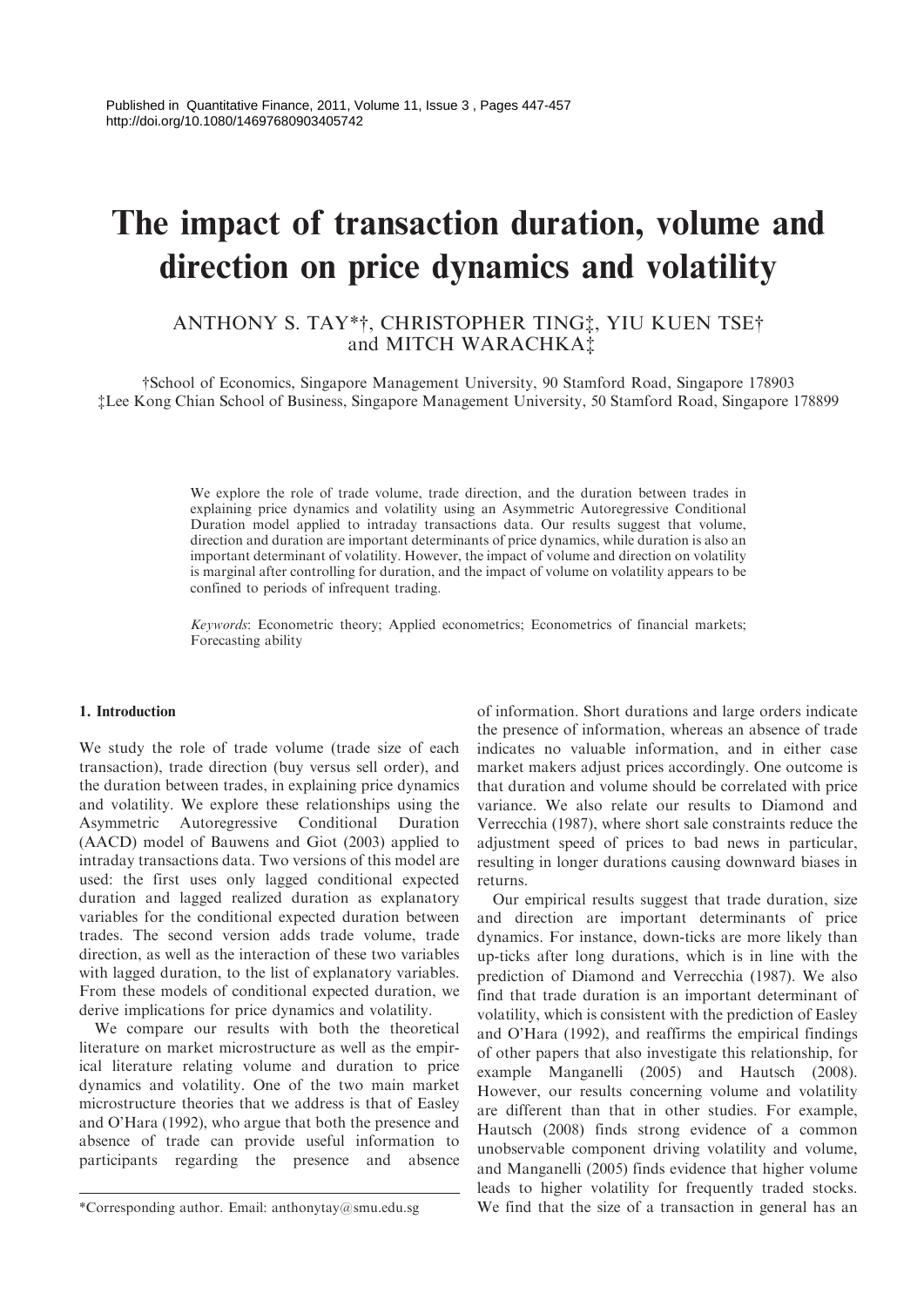insignificant effect on volatility in active markets, which supports the empirical findings of Jones *et al.* (1994), but is in contrast to the predictions of Easley and O'Hara (1992). In inactive markets, however, we find that larger transaction size leads to lower volatility.

The AACD model is an extension of the Autoregressive Conditional Duration (ACD) model, introduced by Engle and Russell (1998) and Engle (2000). Such models and their extensions have proven very useful for analysing irregularly spaced data, and the literature on ACD models has expanded rapidly, with recent contributions by Grammig and Maurer (2000), Zhang et al. (2001), Engle and Lunde (2003), Ghysels et al. (2004), and Fernandes and Grammig (2005), among others. However, most of these focus on the dynamic properties of the durations between trades, and do not consider the interrelationship between duration and other trade-related variables. An exception is Bauwens and Veredas (2004), who relate price durations to spread, trade intensity, and volume. Our paper is a contribution following, and extending, this line of research.

In the next section, we summarize the AACD model as applied to tick changes in transactions, and discuss the price dynamics of the implemented AACD model. Section 3 describes our data. Section 4 interprets our empirical results and highlights their salient market microstructure implications. Our conclusions are summarized in section 5.

#### 2. The model and its implications for price dynamics and volatility

We consider a three-state AACD model with possible price movements of one tick down, no tick change and one tick up. While some trades may occur beyond one tick size, they are very infrequent in our sample and a three-state model appears to be adequate. We assume that the sequence of trades is determined in the following way. With the occurrence of the  $(i-1)$ th trade, there are three possibilities: the ith trade may be a trade at one tick down, no tick change, or one tick up. These three potential tick movements each follow a latent stochastic point process whose inter-arrival times have independent exponential distributions. The observed tick movement is the outcome of a competition among the three underlying point processes to be the first arrival.

A full discussion of the model, including properties and estimation, can be found in the appendix. Here we focus on the main features of the model. Let the index  $i = 1, 2, 3, \ldots$  denote the order of trades,  $t_i$  denote the time of the *i*th trade, and  $x_i = t_i - t_{i-1}$  denote the duration of the *i*th transaction. Let  $w_i$  denote the tick movement of the *i*th trade, where  $w_i$  may take values  $j = -1, 0, 1$ , representing one tick down, no tick change and one tick up, respectively. The information set after the  $(i-1)$ th trade is denoted by  $\Phi_{i-1}$ . This may consist of past tick movements, volumes of transactions and lagged durations. The random duration for the ith (potential) tick movement is denoted by  $T_{ji}$ , where  $j = -1, 0, 1$ .

We assume that, conditional on  $\Phi_{i-1}$ , the three  $T_{ji}$  are independently distributed as exponential variables with mean  $\psi_{ii}$ . The reciprocal of  $\psi_{ii}$  is called the intensity, and is denoted by  $\lambda_{ji}$ .

The AACD model centers on the conditional expected duration  $\psi_{ii}$ . Our basic model is

$$
\ln \psi_{ji} = \sum_{k=-1}^{1} \nu_{jk} D_k(w_{i-1}) + \alpha_j \ln \psi_{j,i-1} + \beta_j \ln x_{i-1},
$$
  

$$
j = -1, 0, 1,
$$
 (1)

where  $D_k(z) = 1$ , if  $z = k$  and 0 otherwise. Note that an increase (decrease) in the conditional expected duration  $\psi_{ji}$  implies a smaller (larger) intensity  $\lambda_{ji}$ , which in turn reduces (increases) the probability that the next transaction is of type j.

The intercepts  $v_{ik}$  in equation (1) represent the sensitivity of the next price movement to the prior transaction. When the previous tick movement is of type  $k$ , the intercept for  $\ln \psi_{ji}$  is  $v_{jk}$ . A larger (smaller)  $v_{jk}$  implies that tick movement  $k$  induces a lower (higher) intensity of the next tick being of type j. However, the resulting probability distribution for price movements depends on the relative magnitudes of  $v_{ik}$ .

To incorporate the effects of trade direction and trade volume as well as their interactions with realized lagged durations, we also implement an augmented AACD model with the conditional expected durations given by

$$
\ln \psi_{ji} = \sum_{k=-1}^{1} \nu_{jk} D_k(w_{i-1}) + \alpha_j \ln \psi_{j,i-1} + \beta_j \ln x_{i-1} + \gamma_j \ln s_{i-1} + \varphi_j y_{i-1} + \theta_j (y_{i-1} \ln s_{i-1}) + \eta_j (y_{i-1} \ln x_{i-1}) + \xi_j (y_{i-1} \ln x_{i-1} \ln s_{i-1}),
$$
\n(2)

for  $j = -1, 0, 1$ . The  $s_{i-1}$  terms denote the trade size (volume in lots) of the last transaction whose trade direction is represented as  $y_{i-1} = \pm 1$  according to the usual convention of 1 for buy-initiated trades and  $-1$ for sell-initiated trades. Therefore, the conditional information set is extended to  $_{i-1} =$  $\{t_h, w_h, s_h, y_h; h = 1, \ldots, i - 1\}$  with additional parameters measuring the sensitivity of the conditional durations to various trade variables and their interactions.

For example, a positive  $\theta_i$  implies that large buy orders increase the conditional duration of tick j. Once again, whether a large buy order actually reduces the probability of the next tick being j depends on the relative magnitudes of  $\theta_i$ . Similarly, if tick movement *j* has the largest  $\eta$ , the probability of tick j decreases after a buy trade following a long duration. The  $\xi$  coefficients capture the interaction between trade direction, trade size, and trade frequency. Overall, the augmented model allows the influence of trade variables on price dynamics to be examined individually as well as jointly.

We now consider the price dynamics implied by the AACD model, as well as the corresponding conditional return and return volatility. Suppressing the time index, we denote the expected duration of a price decrease, no price change, and a price increase as  $\psi_{-1}$ ,  $\psi_0$ ,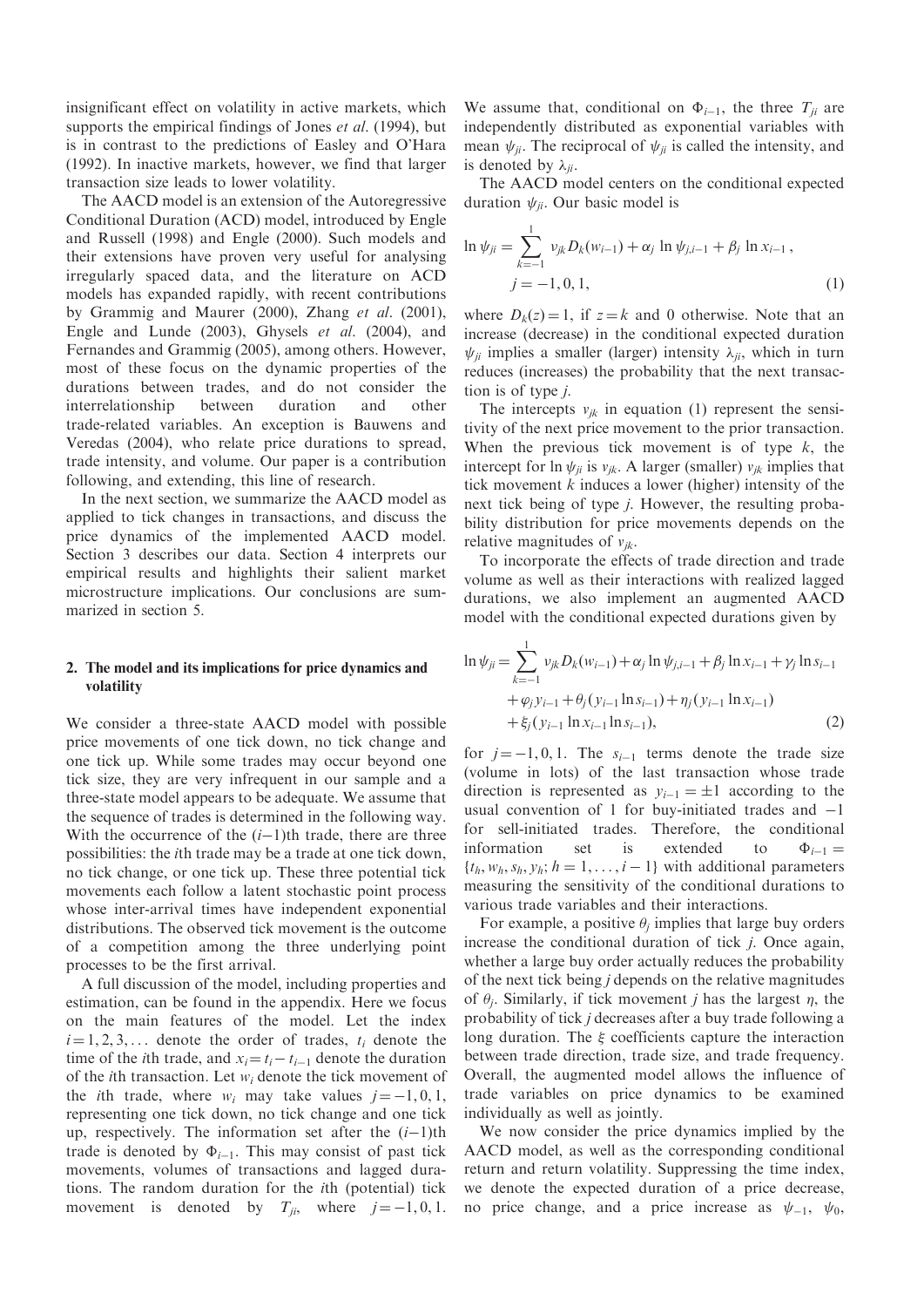and  $\psi_1$ , respectively. Under the AACD framework, the stock price between time t and  $T(\gt t)$  evolves as

$$
P(T) = P(t) + \delta \sum_{i=1}^{n} w_i,
$$
 (3)

where  $n$  is the random number of trades between time  $t$ and  $T$  while  $\delta$  denotes one tick size. Note that the number of trades *n* between time  $t$  and  $T$  may equal zero, implying  $P(t + s) = P(t)$  for  $0 \leq s \leq T - t$ .

We next examine the instantaneous expected return and return variance implied by the AACD price dynamics. Following standard practice, these quantities are defined respectively as

$$
R(t) = \lim_{\Delta t \to 0} \frac{1}{\Delta t} \mathbb{E} \left[ \frac{P(t + \Delta t) - P(t)}{P(t)} \right]
$$
(4)

and

$$
\sigma^{2}(t) = \lim_{\Delta t \to 0} \frac{1}{\Delta t} \text{Var}\bigg[\frac{P(t + \Delta t) - P(t)}{P(t)}\bigg].\tag{5}
$$

For a small time interval  $\Delta t$ , the probability of a trade occurring is  $(\lambda_{-1} + \lambda_0 + \lambda_1) \Delta t$ . The probability of more than one trade occurring is of an order higher than  $\Delta t$ . Hence, dropping terms of  $O((\Delta t)^2)$  and higher, we have

$$
E[P(t + \Delta t) - P(t)] = \delta(\lambda_1 - \lambda_{-1})\Delta t, \qquad (6)
$$

from which we obtain

$$
R(t_{i-1}) = \frac{\delta(\lambda_{1i} - \lambda_{-1,i})}{P(t_{i-1})}
$$
\n(7)

after including the trading time index. Note that  $\lambda_{-1,i}$  and  $\lambda_{1i}$  are based on information available at time  $t_{i-1}$ . Similarly, up to  $O(\Delta t)$  the variance of a price change is given by

$$
Var[P(t + \Delta t) - P(t)] = \delta^2 (\lambda_1 + \lambda_{-1}) \Delta t, \quad (8)
$$

implying the instantaneous return variance, with the time index specified, equals

$$
\sigma^{2}(t_{i-1}) = \left(\frac{\delta}{P(t_{i-1})}\right)^{2} (\lambda_{1i} + \lambda_{-1,i}).
$$
\n(9)

The instantaneous variance in equation (9) parallels the result of Engle and Russell (1998) for unmarked durations which signify price changes irrespective of their direction.

#### 3. Data

We apply the AACD model to intraday data on five NYSE companies: Boeing (BA), General Electric (GE), International Business Machines (IBM), Altria Group (formerly Philip Morris) (MO), and AT&T (T). These five firms are a subset of those studied by Dufour and Engle (2000). The data is obtained from the TAQ database for July 1, 1994 to June 30, 1995. This sample period is chosen since there are no changes in the minimum tick size and average durations are stable. The NYSE traded with a tick size of one-eighth during our sample period. This tick size subsequently changed to one-sixteenth before decimalization. In later trading regimes, price movements beyond one tick became more common. However, the AACD model may be extended to incorporate additional up and down ticks. In addition, tick movements may be categorized into groups with the average tick size within each group defining a mark. This approach compromises the precision of the tick size, but reduces the number of parameters requiring estimation. Our sample period is chosen due to the stability of the tick size, and is probably less susceptible to parametric instability. The optimal selection of groups to categorize tick movements in later regimes is an important topic for future research.

We extract three variables on each stock: time of trade, transaction price, and signed volume inferred using the Lee and Ready (1991) algorithm. We also correct for the opening auction and for time-of-day effects, using procedures similar to those of Engle and Russell (1998). In particular, opening effects require the transactions occurring in the first 20 minutes of each day to be removed. The average duration for transactions over the following 10 minutes serves as the waiting time for the first trade after 10:00 a.m. (E.S.T.). All transactions recorded after 4:00 p.m. are deleted. In some cases, the opening transaction occurred after the first 20 minutes. Also, on a few days there are insufficient transactions between 9:50 a.m. and 10:00 a.m. to obtain a meaningful average starting duration. Therefore, days with opening transactions after 9:50 a.m. and with less than three transactions over the next 10 minutes are removed, along with November 25, 1994 due to an early 'day after Thanksgiving' closing. Even after these deletions, a tremendous number of observations for each company remain, as documented in table 1.

We estimate diurnal factors by applying a smoothing spline to the average duration at each time point with available data. We used the MATLAB function csaps.m to compute the smoothing spline. The diurnal factor is adjusted to ensure the sample mean of the diurnally adjusted durations is equal to the sample mean of the non-diurnally adjusted data. The diurnally adjusted durations are then formed by dividing each duration by the corresponding diurnal factor. For the remainder of this paper, durations  $x_i$  refer to mean-diurnally adjusted durations. The diurnal factors for all five duration series are similar to those of Engle and Russell (1998). In particular, the diurnal factors initially increase, with the largest diurnal factor occurring in the middle of the day, before decreasing.

Relevant summary statistics for our data are given in table 1. The number of observations available for BA is substantially lower than the other stocks due to less frequent trading as indicated by its average duration. For each stock, the distribution of price changes is fairly symmetric with the majority of trades occurring at the prevailing price. Price movements of more than one tick occur less than 0.5% of the time. Therefore, although the AACD model is easily extended to incorporate more than three marks, this extension would only complicate the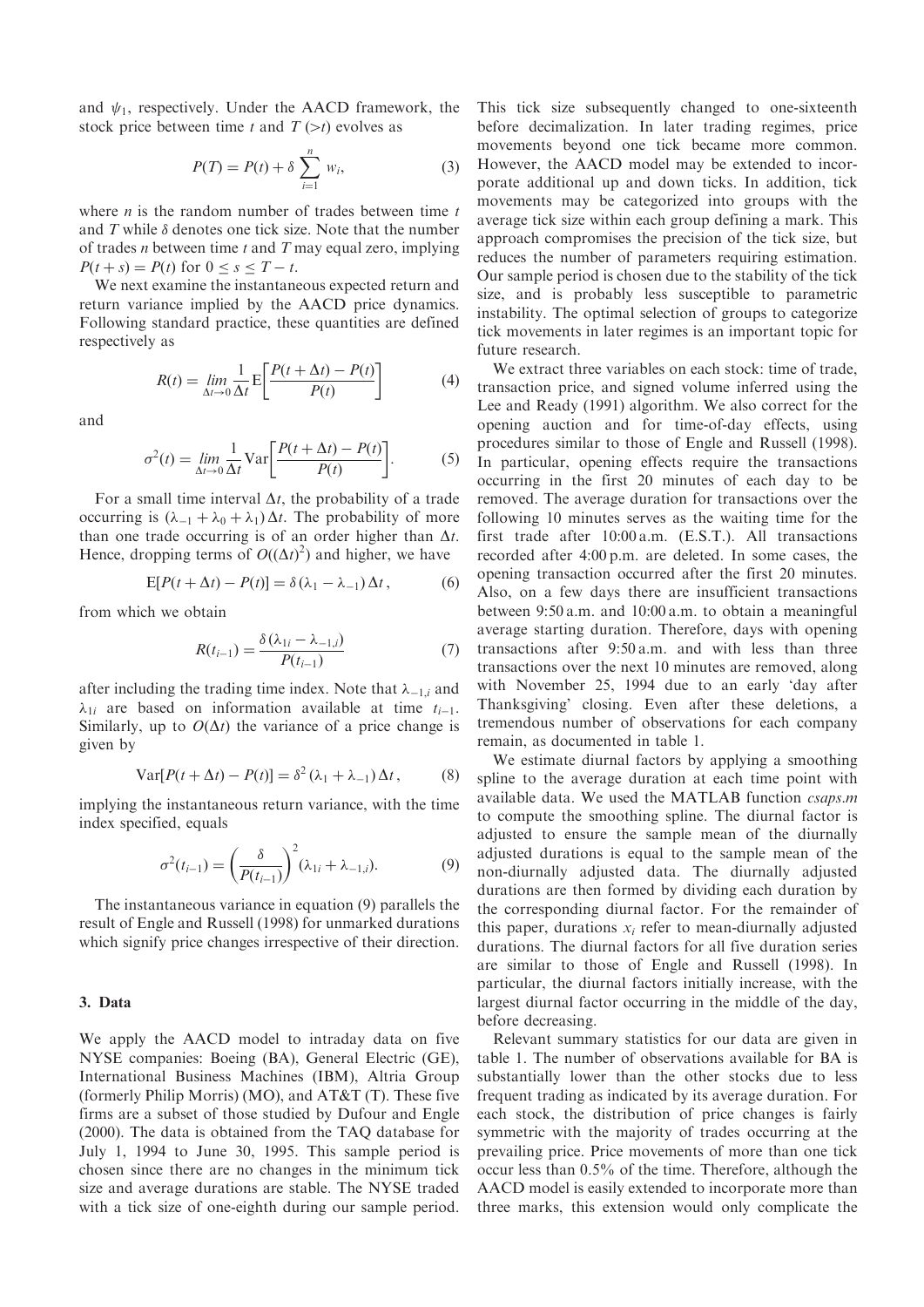| <b>Statistics</b>                                | <b>BA</b> | <b>GE</b> | <b>IBM</b> | M <sub>O</sub> | T         |
|--------------------------------------------------|-----------|-----------|------------|----------------|-----------|
| Frequency $(\% )$ of price movements             |           |           |            |                |           |
| 2 ticks up or more                               | 0.19      | 0.15      | 0.16       | 0.23           | 0.11      |
| 1 tick up                                        | 14.70     | 15.17     | 8.79       | 14.91          | 13.36     |
| 0 tick—no price change                           | 70.35     | 69.18     | 82.10      | 69.84          | 72.94     |
| 1 tick down                                      | 14.59     | 15.38     | 8.82       | 14.81          | 13.54     |
| 2 ticks down or more                             | 0.16      | 0.07      | 0.13       | 0.20           | 0.05      |
| Average diurnally adjusted duration (in seconds) |           |           |            |                |           |
| All trades $\bar{x}$                             | 88.78     | 31.83     | 41.42      | 48.88          | 39.29     |
| Trades at uptick $\psi_1$                        | 596.10    | 207.20    | 462.80     | 322.60         | 291.60    |
| Trades at prevailing price $\psi_0$              | 126.20    | 46.02     | 50.46      | 69.98          | 53.88     |
| Trades at downtick $\psi_{-1}$                   | 601.80    | 206.00    | 462.70     | 325.70         | 289.20    |
| Order flow statistics (volume in lots)           |           |           |            |                |           |
| Frequency of buys $(\% )$                        | 44.87     | 57.63     | 47.99      | 44.32          | 54.35     |
| Frequency of sells $(\% )$                       | 55.13     | 42.37     | 52.01      | 55.68          | 45.65     |
| Serial correlation of trade direction            | 0.35      | 0.32      | 0.52       | 0.32           | 0.40      |
| Runs test of trade direction                     | $-81.32$  | $-132.56$ | $-186.27$  | $-105.77$      | $-146.61$ |
| Average volume (lot size)                        | 27.80     | 19.91     | 30.83      | 31.48          | 25.31     |
| Average log volume                               | 1.97      | 1.70      | 2.36       | 2.13           | 1.61      |
| Average daily number of trades                   | 243.30    | 677.90    | 521.10     | 442.30         | 549.10    |
| Number of observations in sample                 | 54,500    | 170,157   | 129,239    | 110,120        | 135,087   |

Table 1. Summary statistics for price movements, durations and order flow.

estimation process without any significant effect on our results.

Table 1 also records the average durations between consecutive price increases, decreases, and trades executed at the prevailing price. Since the conditional expected duration for mark *j* equals

$$
E[\psi_{ji}|\Phi_{i-1}] = \frac{1}{\lambda_{ji}} = \frac{1/(\lambda_{-1,i} + \lambda_{0i} + \lambda_{1i})}{\lambda_{ji}/(\lambda_{-1,i} + \lambda_{0i} + \lambda_{1i})} = \frac{E[x_i|\Phi_{i-1}]}{f_{ji}},
$$
\n(10)

we estimate the average durations as  $\bar{x}/\widehat{f}_i$  to initialize the ACMD process when estimating the model using MLE, where  $f_{ii}$  is defined in equation (3) and  $\hat{f}_i$  is simply the unconditional probability of mark  $j$  occurring. The estimation is performed using the CML program in GAUSS with standard errors computed using the robust QMLE method.

#### 4. Empirical market microstructure implications

Following Engle and Russell (1998), diagnostics such as the Box–Ljung statistics for the standardized durations (i.e. duration divided by the conditional expected duration) and their squared counterparts are calculated, along with the excess dispersion statistic. These are not reported here, but we note that our results are comparable to Engle and Russell (1998) as well as Engle (2000) with a steep decline in the statistics after raw durations are transformed into standardized durations using the AACD model.

#### 4.1. Results for price dynamics

Estimates of the basic model for each of the five companies are summarized in table 2. With the exception of one parameter, all estimates are statistically significant at the 5% level, attesting to the autoregressive role of trade frequency and its importance to price dynamics. Two other conclusions are also apparent. First, the estimated coefficients exhibit remarkable resemblance over the five stocks. Second,  $\alpha_0 + \beta_0$  is smaller than  $\alpha_{-1} + \beta_{-1}$  and  $\alpha_1 + \beta_1$  for all stocks, suggesting higher persistence in the conditional durations of transactions executed at the prevailing prices.

Empirical results from the augmented model are recorded in table 3. Once again, the estimated coefficients exhibit remarkable resemblance among the five firms. Furthermore, the following regularities are observed for each firm.

- (1)  $\nu_{-1,-1} > \nu_{1,-1}$  and  $\nu_{11} > \nu_{-1,1}$ , implying that a downtick induces a greater probability of an uptick and vice versa. Thus, returns exhibit negative serial correlation as in Dufour and Engle (2000). This property likely results from bid–ask bounce.
- (2)  $\beta_1 > \beta_{-1}$ , providing evidence that long durations induce greater probabilities for downticks relative to upticks. This supports the hypothesis of Diamond and Verrecchia (1987) with no news meaning bad news. This property is also exhibited in the basic model.
- (3)  $\eta_1 > \eta_0 > \eta_{-1}$ , with  $\eta_1 > 0$  and  $\eta_{-1} < 0$ . Thus, a buy trade after a long duration induces a greater probability of a downtick. This negative return is consistent with Dufour and Engle (2000). We also observe that  $\varphi_1 > \varphi_0 > \varphi_{-1}$ , indicating that a buy trade per se implies a greater probability of a subsequent downtick. This finding contrasts with Dufour and Engle (2000), although the disparity likely reflects the fact that  $\varphi_i$  measures the effect of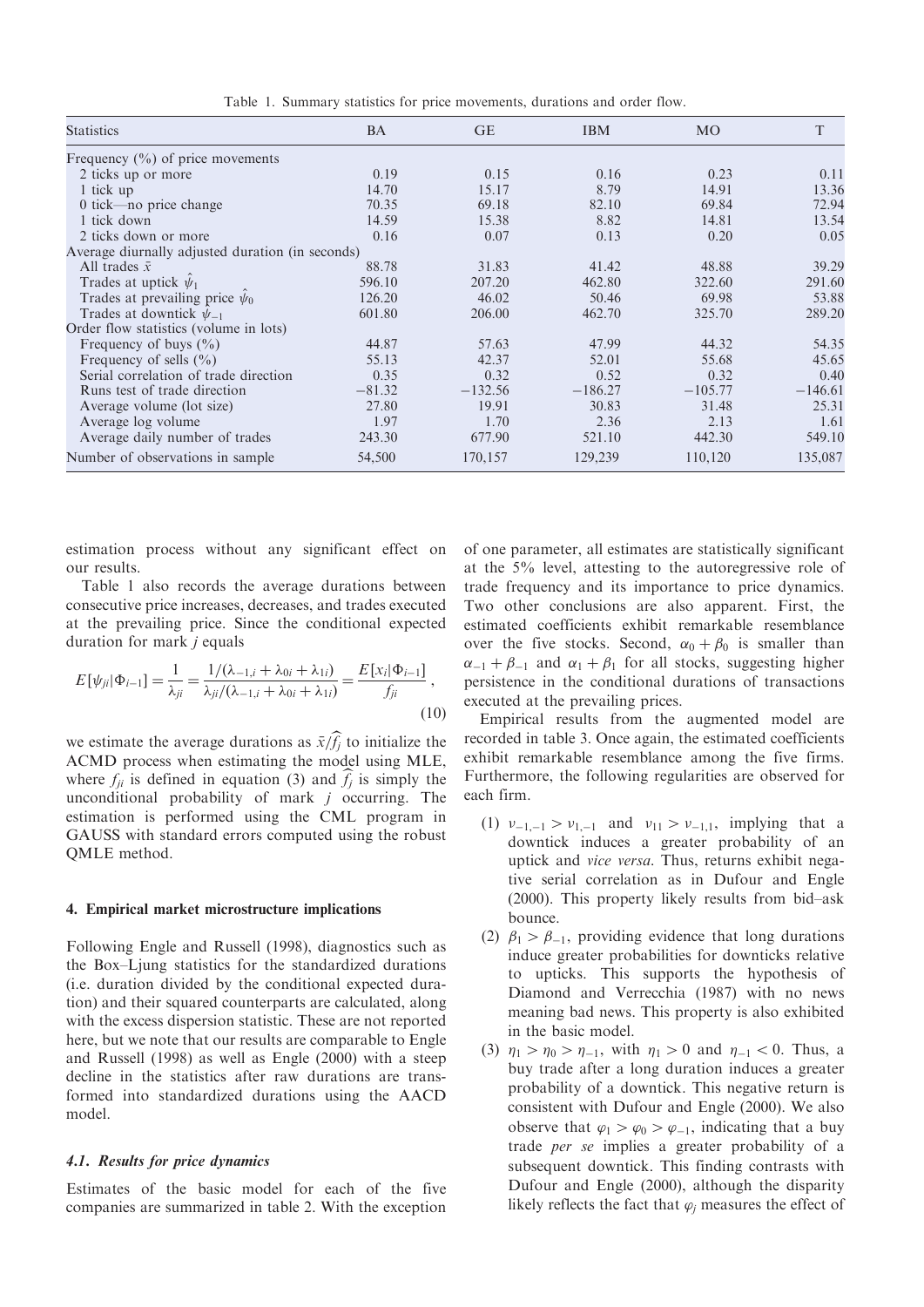| Price movements and      |               |           |           |            |                |           |
|--------------------------|---------------|-----------|-----------|------------|----------------|-----------|
| previous trade variables | Parameter     | <b>BA</b> | <b>GE</b> | <b>IBM</b> | M <sub>O</sub> | T         |
| Downtick, $i = -1$       |               |           |           |            |                |           |
| Downtick                 | $v_{-1,-1}$   | 3.8836    | 3.1717    | 3.4067     | 3.4321         | 2.7866    |
| No tick                  | $v_{-1,0}$    | 2.3687    | 1.4542    | 2.4796     | 1.6648         | 0.8215    |
| Uptick                   | $v_{-1,1}$    | 0.4857    | $-0.4684$ | 0.6118     | $-0.3523$      | $-1.6580$ |
| Conditional distribution | $\alpha_{-1}$ | 0.5919    | 0.7296    | 0.5587     | 0.6756         | 0.8389    |
| Lagged duration          | $\beta_{-1}$  | 0.1146    | 0.0406    | 0.1273     | 0.1176         | 0.0812    |
| No Change, $j=0$         |               |           |           |            |                |           |
| Downtick                 | $v_{0,-1}$    | 0.1325    | 0.7714    | 0.1908     | 0.2067         | 0.2055    |
| No tick                  | $v_{0.0}$     | 0.0913    | 0.5132    | 0.1332     | 0.1032         | 0.0772    |
| Uptick                   | $v_{0.1}$     | 0.1030    | 0.5162    | 0.0748     | 0.0983         | 0.0479    |
| Conditional duration     | $\alpha_0$    | 0.9488    | 0.8011    | 0.9205     | 0.9318         | 0.9466    |
| Lagged duration          | $\beta_0$     | 0.0440    | 0.0757    | 0.0576     | 0.0528         | 0.0413    |
| Uptick, $i=1$            |               |           |           |            |                |           |
| Downtick                 | $v_{1,-1}$    | 0.7675    | $-0.9531$ | 0.8017     | $-0.0674$      | $-1.5746$ |
| No tick                  | $v_{1,0}$     | 2.3242    | 1.6428    | 2.7918     | 1.6939         | 1.1352    |
| Uptick                   | $v_{1,1}$     | 3.8195    | 3.8559    | 3.9710     | 3.3834         | 3.2728    |
| Conditional duration     | $\alpha_1$    | 0.5830    | 0.6984    | 0.5023     | 0.6552         | 0.7844    |
| Lagged duration          | $\beta_1$     | 0.1199    | 0.0791    | 0.1458     | 0.1308         | 0.1037    |

Table 2. Parameter estimates of the basic AACD model.

Notes. The basic model is given in equation (5). All coefficients for the five firms are significant at the 1% level, with the exception of one parameter highlighted in bold whose p-value is 0.19.

|                                                 |                |           | J         |            |           |           |
|-------------------------------------------------|----------------|-----------|-----------|------------|-----------|-----------|
| Price movements and<br>previous trade variables | Parameter      | <b>BA</b> | <b>GE</b> | <b>IBM</b> | <b>MO</b> | T         |
| Downtick, $j = -1$                              |                |           |           |            |           |           |
| Downtick                                        | $v_{-1,-1}$    | 5.8477    | 5.1988    | 4.6592     | 5.1329    | 3.6559    |
| No tick                                         | $v_{-1,0}$     | 4.7032    | 3.7769    | 4.0497     | 3.7231    | 1.4422    |
| Uptick                                          | $v_{-1,1}$     | 3.3392    | 2.2638    | 2.3623     | 2.1743    | $-1.3977$ |
| Conditional duration                            | $\alpha_{-1}$  | 0.2488    | 0.3574    | 0.3102     | 0.3582    | 0.7416    |
| Lagged duration                                 | $\beta_{-1}$   | 0.1844    | 0.0933    | 0.1960     | 0.1851    | 0.0994    |
| Volume                                          | $\gamma_{-1}$  | $-0.0983$ | $-0.0253$ | $-0.0414$  | $-0.1204$ | 0.0298    |
| Direction                                       | $\varphi_{-1}$ | $-0.4757$ | $-0.6167$ | $-0.3969$  | $-0.5396$ | $-0.3815$ |
| Volume-direction                                | $\theta$ -1    | 0.1331    | 0.0612    | 0.1147     | 0.1076    | 0.0736    |
| Duration-direction                              | $\eta_{-1}$    | $-0.1405$ | $-0.0986$ | $-0.1740$  | $-0.1201$ | $-0.0138$ |
| Volume-duration-direction                       | $\xi_{-1}$     | 0.0169    | 0.0191    | 0.0297     | 0.0162    | 0.0041    |
| No change, $i=0$                                |                |           |           |            |           |           |
| Downtick                                        | $v_{0,-1}$     | 0.2380    | 2.0816    | 0.3026     | 0.9567    | 0.3759    |
| No tick                                         | $v_{0,0}$      | 0.2013    | 1.8067    | 0.2533     | 0.8460    | 0.2270    |
| Uptick                                          | $v_{0.1}$      | 0.2075    | 1.8313    | 0.1793     | 0.9166    | 0.1912    |
| Conditional duration                            | $\alpha_0$     | 0.9230    | 0.5200    | 0.8946     | 0.7486    | 0.9027    |
| Lagged duration                                 | $\beta_0$      | 0.0522    | 0.0772    | 0.0661     | 0.1097    | 0.0598    |
| Volume                                          | $\gamma_0$     | $-0.0165$ | $-0.1294$ | $-0.0180$  | $-0.0762$ | $-0.0194$ |
| Direction                                       | $\varphi_0$    | 0.0427    | $-0.0493$ | 0.0083     | 0.0172    | $-0.0356$ |
| Volume-direction                                | $\theta_0$     | $-0.0150$ | $-0.0005$ | $-0.0039$  | $-0.0143$ | 0.0087    |
| Duration-direction                              | $\eta_0$       | $-0.0042$ | $-0.0023$ | 0.0035     | 0.0086    | 0.0061    |
| Volume-duration-direction                       | $\xi_0$        | 0.0019    | 0.0016    | $-0.0003$  | 0.0011    | $-0.0012$ |
| Uptick, $j = 1$                                 |                |           |           |            |           |           |
| Downtick                                        | $v_{1,-1}$     | 3.1884    | 2.4102    | 2.3678     | 1.5281    | $-0.2315$ |
| No tick                                         | $v_{1,0}$      | 4.3806    | 4.4190    | 4.1433     | 3.1296    | 2.5050    |
| Uptick                                          | $v_{1,1}$      | 5.6828    | 6.2825    | 5.1680     | 4.6729    | 4.5850    |
| Conditional duration                            | $\alpha_1$     | 0.2789    | 0.2716    | 0.2781     | 0.4399    | 0.5634    |
| Lagged duration                                 | $\beta_1$      | 0.1869    | 0.1697    | 0.2514     | 0.2086    | 0.1694    |
| Volume                                          | $\gamma_1$     | $-0.0317$ | $-0.1019$ | $-0.0090$  | $-0.0887$ | 0.0023    |
| Direction                                       | $\varphi_1$    | 0.4009    | 0.8715    | 0.2785     | 0.3577    | 0.6152    |
| Volume-direction                                | $\theta_1$     | $-0.1315$ | $-0.0832$ | $-0.0793$  | $-0.1084$ | $-0.1092$ |
| Duration-direction                              | $\eta_1$       | 0.1154    | 0.1823    | 0.2128     | 0.1196    | 0.0476    |
| Volume-duration-direction                       | $\xi_1$        | $-0.0038$ | $-0.0450$ | $-0.0347$  | $-0.0118$ | $-0.0033$ |

Table 3. Parameter estimates of the augmented AACD model.

Notes: The augmented model is given in equation (6). The majority of coefficients in the augmented model are significant at the 1% level for all five firms. Coefficients that are not significant at the 5% level are denoted in boldface.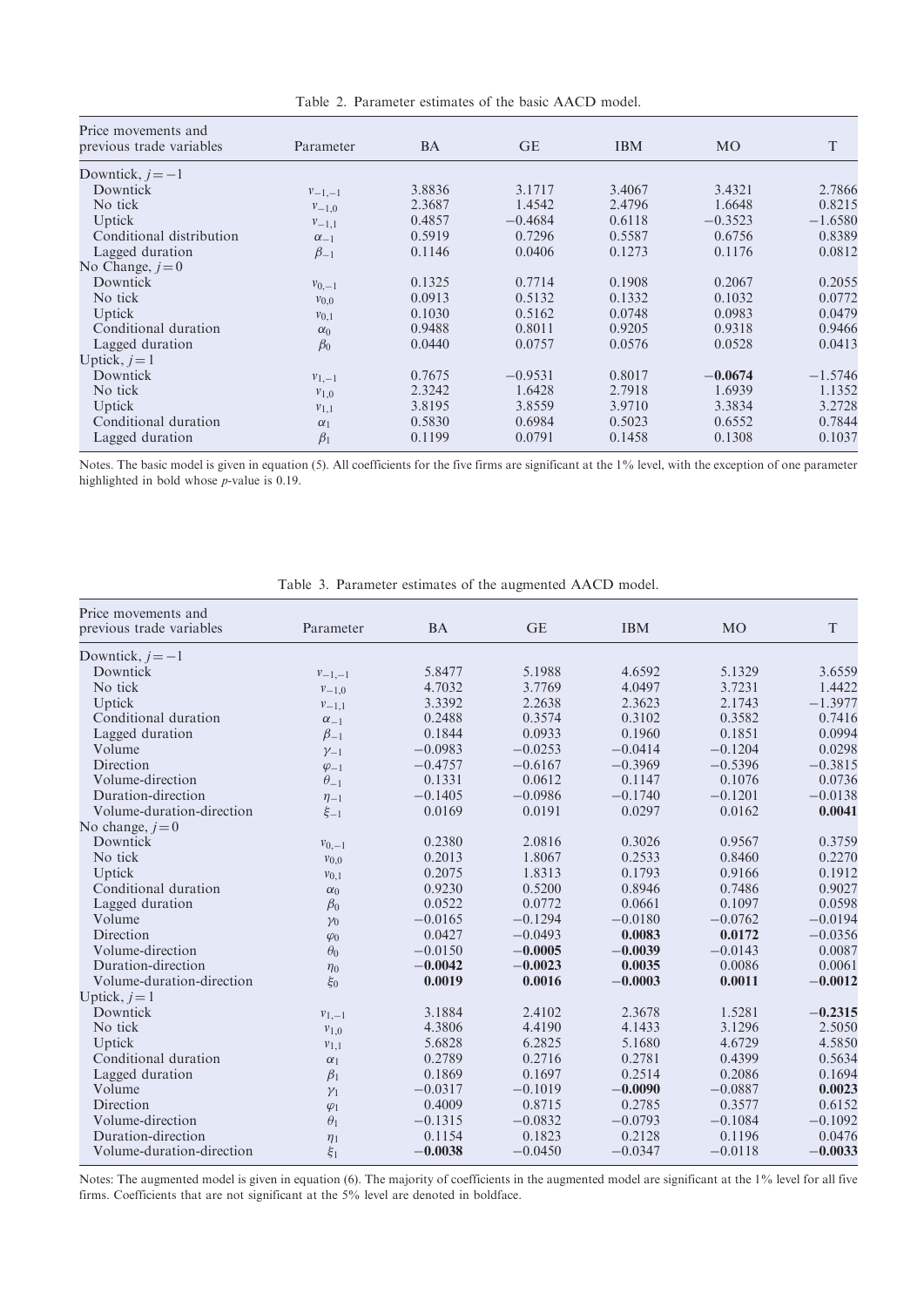Table 4. Distribution of instantaneous volatilities.

| Ticker     | 5th  | Mean  | 95th  |
|------------|------|-------|-------|
| <b>BA</b>  | 3.09 | 21.71 | 51.93 |
| <b>GE</b>  | 5.04 | 33.84 | 85.38 |
| <b>IBM</b> | 3.37 | 16.83 | 43.02 |
| МO         | 4.06 | 25.34 | 61.24 |
| Τ          | 3.28 | 26.79 | 71.93 |

trade direction net of its interaction with other variables such as volume and duration.

(4)  $\theta_{-1} > \theta_0 > \theta_1$ , implying that a large buy trade increases the probability of an uptick relative to a downtick. A similar effect is produced by a large buy trade after a long duration since  $\xi_{-1} > \xi_0 > \xi_1$ . Together with the previous items, these results demonstrate that the price impact of a trade has to be studied in conjunction with its direction, size, and frequency.

Regarding volume, we observe that  $\gamma_i < 0$  for all tick movements and stocks, except for  $\gamma_{-1}$  and  $\gamma_1$  for stock T. Therefore, when volume increases, trading activity becomes more intense, although the relative magnitudes of  $\gamma$  are ambiguous.

#### 4.2. Results for instantaneous volatility

We examine the instantaneous volatility at each in-sample transaction time using equation (9) with  $\delta = 1/8$  and  $P(t_{i-1})$  equaling realized transaction prices. For ease of comparison, we scale the instantaneous volatilities by  $\sqrt{260 \times 6.5 \times 60 \times 60}$  to obtain annualized percentages. We summarize their fifth percentile, mean, and 95th percentile in table 4. The mean volatilities (percent per year) reported here are comparable to figures computed from lower frequency daily return data, offering additional empirical support for the AACD model specification. Observe that GE is the most volatile stock, while IBM is the least volatile, a fact consistent with the number of zero-tick movements in table 1.

We compute the instantaneous volatility in different scenarios categorized by trade direction, size, and frequency, as well as associated tick movements and market conditions. We did this for all five stocks, but we report only results for IBM; details on the other stocks are available upon request. We consider scenarios with long and short durations and conditional durations, and for large and small volumes. These are defined precisely in table 5, e.g. long duration refers to the 90th percentile, which for IBM is 100.98.

Table 6 summarizes the instantaneous volatility, in percent per annum. As the results for all five stocks are similar, we only present the results for IBM. In table 6, the column 'short duration/long conditional durations' corresponds to a trade arriving unexpectedly soon in an inactive market. Conversely, the column 'long duration/ short conditional durations' characterizes a trade arriving unexpectedly late in an active market. The rows signify three aspects of the scenarios, corresponding to trade direction (purchase or sale), price movement (uptick, downtick, or no tick), and trade volume (small or large). As sale uptick and purchase downtick are exceptionally infrequent, their results are not presented.

Although certain volatilities in table 6 appear large, they coincide with artificially constructed scenarios that do not prevail over long periods. The majority of trades are executed with neutral tick movements and have associated volatilities that agree with our intuition. Several observations emerge from table 6.

- (1) Volatility increases with shorter conditional durations. Thus, volatility is higher during active markets with frequent trading. This is similar to the result found by Manganelli (2005).
- (2) Volatility increases with shorter lagged durations. Consequently, shorter arrival times induce higher volatility, irrespective of the market's conditional duration (active or inactive).
- (3) A purchase uptick with small volume induces a higher volatility than with large volume, with sales exhibiting a similar pattern for downticks. Although this phenomenon may seem counter-intuitive, purchases coinciding with upticks (or sales coinciding with downticks) may signal price revisions upwards (downwards). If higher volume creates a stronger signal, then the price has a higher probability of remaining at the revised level, without reversing in the short term. Thus, higher volume increases the probability that the next trade corresponds to a neutral tick movement. This result supports the empirical findings of Jones et al. (1994) that volume has an insignificant role in determining volatility, and is in contrast to empirical studies such as those of Manganelli (2005) and Hautsch (2008). Indeed, the AACD model reveals a potential explanation for why higher volume actually reduces volatility for certain transactions.
- (4) The volatilities for long duration/short conditional durations are larger than those of short duration/ long conditional durations in all cases. Thus, an unexpectedly late trade arrival in an active market induces a higher volatility than an unexpected trade in an inactive market.

Overall, consistent with Easley and O'Hara (1992), high volatility coincides with market conditions characterized by short durations. In addition, the effect of trade direction on volatility appears ambiguous.

#### 4.3. Impulse response analysis

We now consider the impacts of transaction duration and volume on volatility over longer horizons (of up to 5 minutes). We simulate the price paths of the impulse response functions of the augmented AACD model. These simulations analyse the effects of trade direction, size, and frequency on volatility dynamics. As starting values, the previous realized duration is set equal to its unconditional sample mean. The starting values for the conditional durations of the three processes are then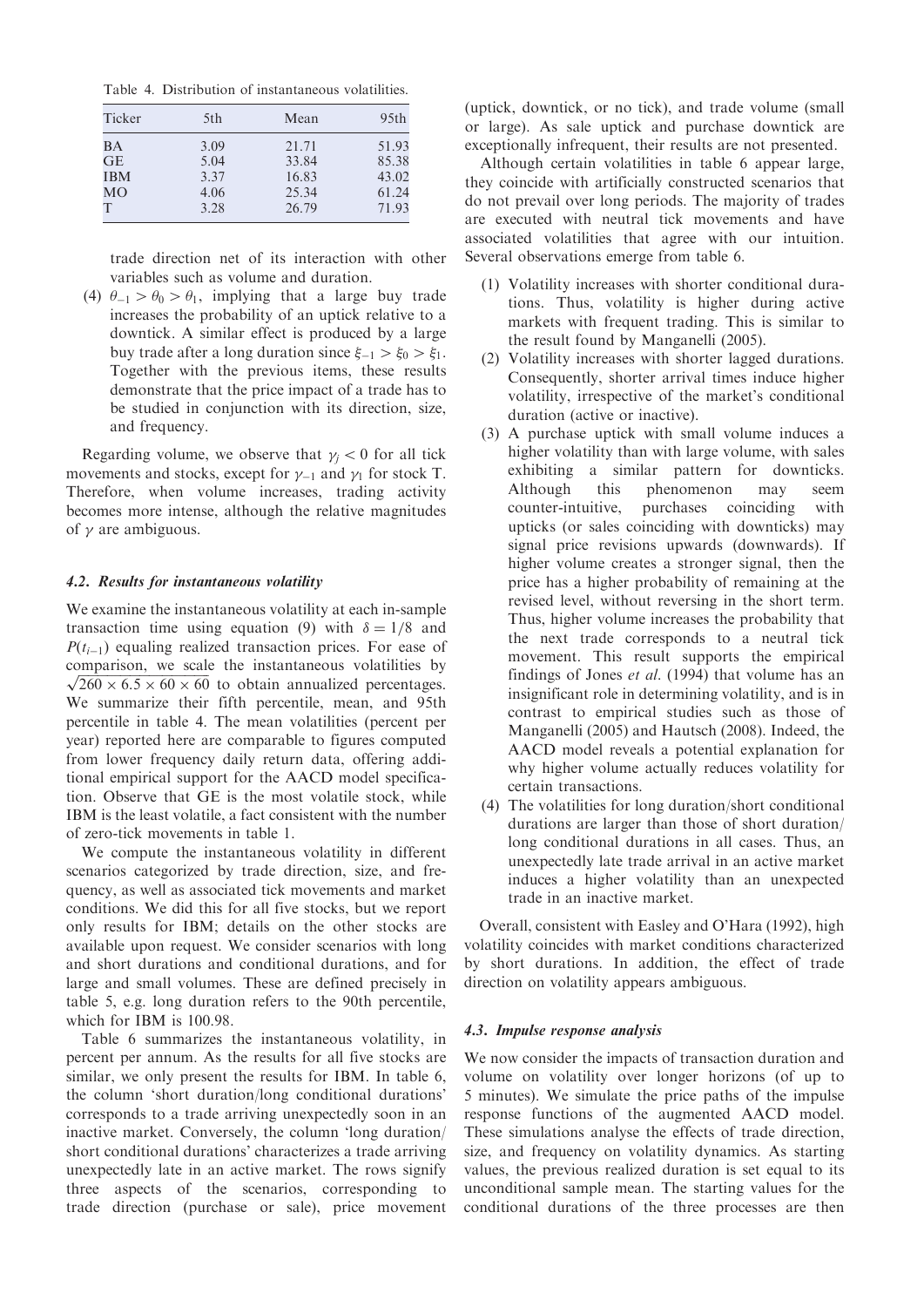Table 5. Summary statistics of volatility scenarios (IBM).

|                          | Volume | Duration | Conditional<br>duration (downtick) | Conditional<br>duration (no change) | Conditional<br>duration (uptick) |
|--------------------------|--------|----------|------------------------------------|-------------------------------------|----------------------------------|
| Small (10th percentile)  |        | 4.19     | 222.27                             | 31.66                               | 227.12                           |
| Medium (50th percentile) | 10     | 22.28    | 645.60                             | 48.19                               | 650.14                           |
| Large (90th percentile)  | 75     | 100.98   | 2668.50                            | 72.48                               | 3011.71                          |

Notes: The values define small, medium, and large trades, short and long durations, as well and short and long conditional expected durations for each of the three possible tick movements.

Table 6. Instantaneous volatilities of BA and IBM in various scenarios.

|                               | Duration/conditional durations |            |            |           |  |
|-------------------------------|--------------------------------|------------|------------|-----------|--|
| Scenario                      | Short/short                    | Short/long | Long/short | Long/long |  |
| <b>BA</b>                     |                                |            |            |           |  |
| Purchase-no tick-small volume | 41.14                          | 27.40      | 35.66      | 23.60     |  |
| Purchase-no tick-large volume | 41.60                          | 28.00      | 30.62      | 20.46     |  |
| Purchase-uptick-small volume  | 73.18                          | 48.24      | 67.36      | 44.38     |  |
| Purchase-uptick-large volume  | 64.62                          | 42.66      | 52.20      | 34.42     |  |
| Sale-no tick-small volume     | 38.76                          | 26.60      | 32.02      | 22.10     |  |
| Sale-no tick-large volume     | 41.12                          | 27.74      | 30.64      | 20.82     |  |
| Sale-downtick-small volume    | 63.50                          | 43.98      | 55.56      | 38.52     |  |
| Sale-downtick-large volume    | 52.96                          | 36.54      | 44.32      | 30.64     |  |
| <b>IBM</b>                    |                                |            |            |           |  |
| Purchase-no tick-small volume | 30.02                          | 20.54      | 26.40      | 17.98     |  |
| Purchase-no tick-large volume | 28.14                          | 19.38      | 19.94      | 13.68     |  |
| Purchase-uptick-small volume  | 62.00                          | 42.20      | 59.44      | 40.44     |  |
| Purchase-uptick-large volume  | 49.18                          | 33.50      | 38.30      | 26.08     |  |
| Sale-no tick-small volume     | 29.04                          | 20.16      | 25.20      | 17.56     |  |
| Sale-no tick-large volume     | 28.98                          | 19.96      | 20.56      | 14.16     |  |
| Sale-downtick-small volume    | 62.86                          | 43.86      | 58.60      | 40.90     |  |
| Sale-downtick-large volume    | 50.38                          | 35.08      | 37.04      | 25.80     |  |

Notes. The figures are the instantaneous volatility (annualized) in various scenarios. The columns state the percentile of the lagged duration and the conditional expected duration (e.g., 'short/long' means short lagged duration and long conditional duration) while the rows state three aspects of the scenario corresponding to trade direction, price movement, and volume.

computed by dividing this value by the unconditional probabilities  $\hat{f}_i$  of the three marks (sample proportions). Thus, the conditional durations are  $\psi_j = \bar{x}/f_j$  for  $j = -1, 0, 1$ , where  $\bar{x}$  is the sample mean of the transaction durations.

Simulation of the augmented model requires the exogenous trade direction and size variables, denoted  $y_i$ and  $s_i$  respectively. To generate these variables from the sample data, we adopt a re-sampling procedure. Based on the entire sample of data  $\{y_i, s_i\}$ , indexed by  $i = 1, \ldots, N$ , we randomly select an integer m from 1 to  $N-B+1$ , where  $B$  represents a specified block size. Once  $m$  is selected, the series  $\{y_i, s_i\}$ , for  $i = m, \ldots, m + B-1$ , is drawn as the trade direction and volume for the next  $B$ tick movements. The conditional expected durations are then computed to yield  $(w_i, t_i)$ . After B transactions, another integer  $m$  is randomly selected as the starting point of another block of trade direction and volume data. We choose  $B$  to be 50, approximately 10% of IBM's daily transactions.

A total of 10,000 trials are conducted for each scenario, with the first 600 seconds deleted to ensure a 'natural state' has been reached. After this period, a transaction of a particular direction and size is introduced whose realized lagged duration is also an element of the scenario.

We then study the dynamics of the instantaneous volatility over the subsequent five-minute period.

Of the scenarios we investigate, two are characterized by whether the trade is a purchase or sale. Both of these scenarios are conducted for small and large transactions, with further refinements corresponding to whether the previous realized durations are short or long, as defined in table 5.

Figures 1 and 2 present the average instantaneous volatility over 10,000 simulated paths using estimates of the augmented model for IBM. The figures indicate that a transaction occurring after a short duration increases volatility, irrespective of its size and direction. Indeed, the marginal contribution of trade size and direction to volatility appears very limited in active markets. The relationship between high volatility and short durations confirms the predictions of Easley and O'Hara (1992).

However, for a trade occurring after a long duration, volatility tends to decline after high volume transactions regardless of trade direction. Thus, with short durations (high trade frequency), volume has a secondary role in volatility dynamics. Conversely, in inactive markets (low trade frequency), volume cannot be ignored. This phenomenon also applies to the other four stocks (additional figures available on request). An explanation for this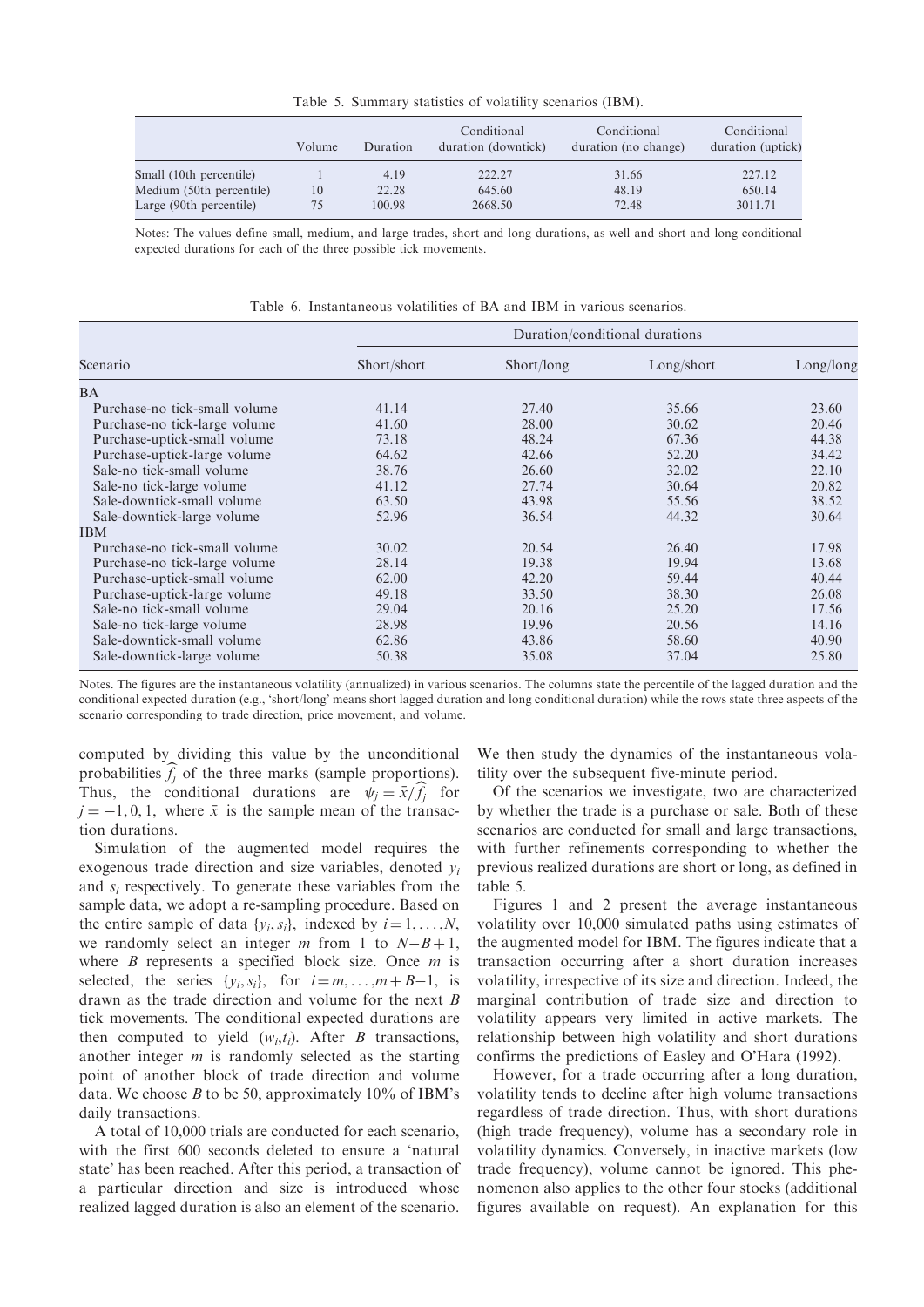

Figure 1. Plots of annualized volatility for IBM purchase scenarios.

Notes: Plots of annualized volatility for IBM purchase scenarios in transactions time. Small and large purchases have similar volatility impacts, while different durations have distinct impacts on volatility.



Figure 2. Plots of annualized volatility for IBM sale scenarios.

Notes: Plots of annualized volatility for IBM sale scenarios in transactions time. Small and large sales have similar volatility impacts, while different durations have distinct impacts on volatility.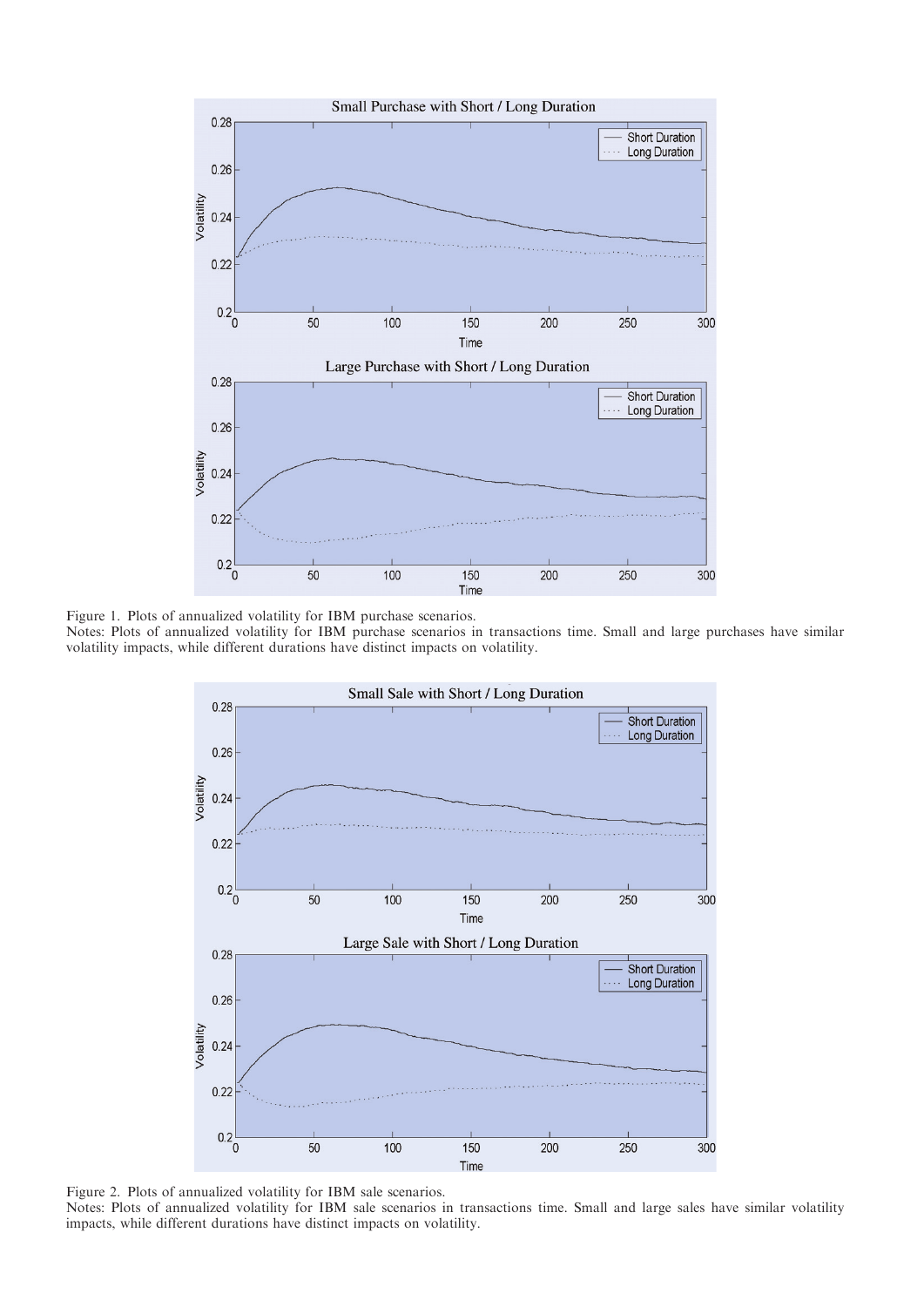

Figure 3. Plots of BA and IBM volatility after purchase and sale. Notes: Plots of IBM volatility after purchase and sale at median volume and median durations in transactions time. For both Erms, trade direction does not appear to exert a large inFuence on volatility with purchases and sales provoking similar reactions in the instantaneous volatility.

result is that high volume implies greater certainty that the stock's price reflects its true value, reducing the likelihood of an immediate price reversal. In contrast, small volume transactions after long durations may signify a greater possibility of a price reversal. To our knowledge, the interaction between duration and volume has not been previously documented.

Figure 3 displays the results for trade direction in market conditions that are characterized by median trade intensity and size. Observe that volatility's response to a sale or purchase for IBM is identical. This is generally true for all five stocks: at most there is only a very slight difference between sale and purchase scenarios.

#### 5. Conclusions

We use an AACD model to explore the impact of the characteristics of past trades, such as direction, volume, duration, and their interactions, on subsequent arrival times and price movements. We find evidence in support of Diamond and Verrecchia (1987) that infrequent trading is consistent with bad news. We find that trade frequency has a significant influence on volatility dynamics. Consistent with Easley and O'Hara (1992), we find that active markets defined by shorter durations experience higher volatility. In contrast, the role of trade direction and size is less salient. In particular, the impact of volume on volatility dynamics is confined to periods of infrequent trading. Thus, examining the importance of volume to volatility requires a transactions level analysis as aggregating volume over longer periods obscures its contribution in periods of inactive trading.

The AACD approach that we employ in this paper is one of a number of approaches that jointly model the duration with the price process. Others models that do so include those of Russell (1999), who proposes the Autoregressive Conditional Intensity (ACI) model, which is a multivariate dependent point process focusing on the conditional intensity rather than conditional durations, and Russell and Engle (2004), who propose an autoregressive conditional multinomial model for the price process. In this paper we use the AACD to explore

the relationship between trading volume, trading intensity, and trade direction. A better understanding of these market microstructure issues may help ultimately in better market design. However, the applicability of this approach is wider. Our model can be used, for instance, to help understand and predict changes in intraday prices and volatility, and elsewhere (Tay et al. 2009) we employ the same approach to trade direction to compute intraday Probabilities of Informed Trading (PINs).

#### Acknowledgements

This paper, and its companion paper 'Modeling transaction data of trade direction and estimation of probability of informed trading', supersedes a previously circulated paper entitled 'An autoregressive conditional marked duration model for transaction data', which was presented at the First Symposium on Econometric Theory and Application (SETA), Taipei, 2005. We thank all who have commented on these papers, and, in particular, two anonymous referees for their very helpful comments.

#### References

- Bauwens, L. and Giot, P., Asymmetric ACD models: Introducing price information in ACD models. Empir. Econ., 2003, 28, 709–731.
- Bauwens, L., Giot, P., Grammig, J. and Veredas, D., A comparison of financial duration models via density forecast. Int. J. Forecast., 2004, 20, 589–604.
- Bauwens, L. and Veredas, D., The stochastic conditional duration model: A latent factor model for the analysis of financial durations. J. Econometr., 2004, 119, 381–412.
- Diamond, D.W. and Verrecchia, R.E., Constraints on short-selling and asset price adjustment to private information. J. Financial Econ., 1987, 18, 277–311.
- Dufour, A. and Engle, R., Time and the price impact of a trade. J. Finance, 2000, 55, 2467–2498.
- Easley, D. and O'Hara, M., Time and the process of security price adjustment. J. Finance, 1992, 47, 577–605.
- Engle, R., The econometrics of ultra-high frequency data. Econometrica, 2000, 68, 1–22.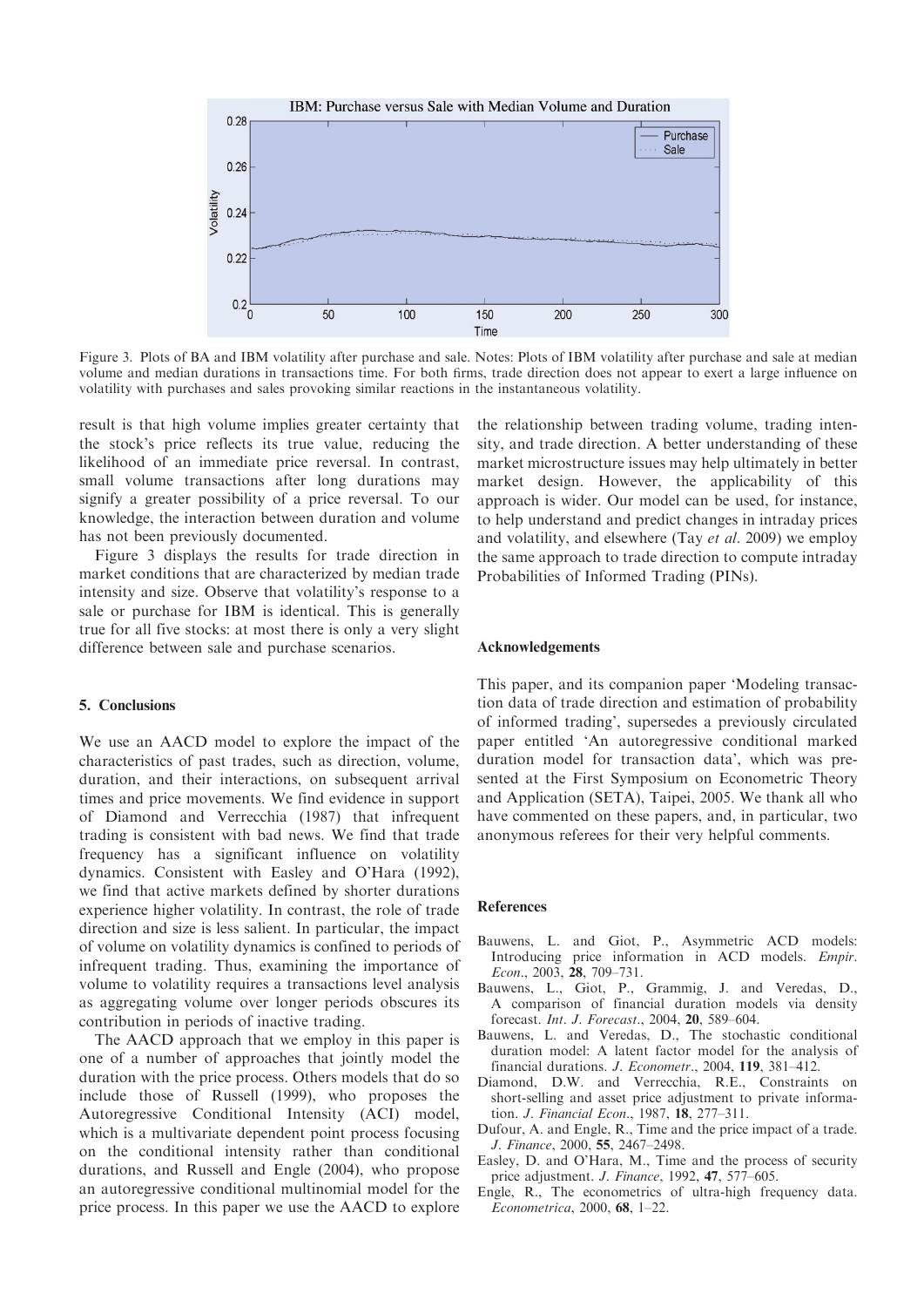- Engle, R. and Russell, J., Autoregressive conditional duration: A new model for irregularly spaced transaction data. Econometrica, 1998, 66, 1127–1162.
- Engle, R. and Lunde, A., Trades and quotes: A bivariate point process. J. Financial Econometr., 2003, 1, 159–188.
- Fernandes, M. and Grammig, J., Non-parametric specification tests for conditional duration models. J. Econometr., 2005, 127, 35–68.
- Ghysels, E., Gourieroux, C. and Jasiak, J., Stochastic volatility duration models. J. Econometr., 2004, 119, 413–435.
- Grammig, J. and Maurer, K.O., Non-monotone hazard functions and the autoregressive conditional duration model. Econometr. J., 2000, 3, 16–38.
- Hautsch, N., Capturing common components in high-frequency financial time series: A multivariate stochastic multiplicative error model. J. Econ. Dynam. Control, 2008, 32, 3978-4015.
- Jones, C., Kaul, G. and Lipson, M., Transactions, volume, and volatility. Rev. Financial Stud., 1994, 7, 631-651.
- Lee, C. and Ready, M., Inferring trade direction from intradaily data. J. Finance, 1991, 46, 733–746.
- Manganelli, S., Duration, volume and volatility impact of trades. J. Financial Mkts, 2005, 8, 377–399.
- Russell, J., Econometric modeling of multivariate<br>irregularly-spaced high-frequency data. Manuscript, irregularly-spaced high-frequency data. Manuscript, University of Chicago, 1999.
- Russell, J. and Engle, R., A discrete-state continuous-time model of financial transactions prices and times: The autoregressive conditional multinomial-autoregressive conditional duration model. J. Business Econ. Statist., 2004, 23, 166–180.
- Tay, A., Ting, C., Tse, Y.K. and Warachka, M., Using high-frequency transaction data to estimate the probability of informed trading. J. Financial Econometr., 2009, 7, 288–311.
- Zhang, M.Y., Russell, J.R. and Tsay, R.S., A nonlinear autoregressive conditional duration model with applications to financial transaction data. J. Econometr., 2001, 104, 179–201.

#### Appendix A: The AACD model

We assume the duration of the underlying tick processes of the *i*th trade, denoted by  $T_{ji}$  for  $j = -1, 0, 1$ , to be exponentially distributed with expected value  $\psi_{ji}$  conditional on the information set  $\Phi_{i-1}$ . Thus, the probability density function of  $T_{ji}$  given  $\Phi_{i-1}$  is

$$
f_{T_{ji}}(t) = \frac{1}{\psi_{ji}} \exp\left(-\frac{t}{\psi_{ji}}\right),\tag{A1}
$$

with cumulative distribution function

$$
F_{T_{ji}}(t) = \Pr(T_{ji} \le t) = 1 - \exp\left(-\frac{t}{\psi_{ji}}\right), \quad (A2)
$$

and survival function

$$
S_{T_{ji}}(t) = 1 - \Pr(T_{ji} \le t) = \exp\left(-\frac{t}{\psi_{ji}}\right).
$$
 (A3)

Note that  $f_{T_{ii}}(t)$  depends only on  $\psi_{ji}$ , the expectation of the inter-arrival time  $T_{ji}$ . However, the  $\psi_{ji}$  values are conditioned on the same information set  $\Phi_{i-1}$ . Consequently, intensity functions for the various price movements are inter-related.

We denote the joint density of  $(w_i, t_i)$ , conditional on  $\Phi_{i-1}$ , as  $p_i(w_i, t_i | \Phi_{i-1})$ . Applying the rule of conditional probability, we have the following conditional joint density for  $(w_i, t_i)$ :

$$
p_i(k, t_i | \Phi_{i-1}) = \Pr \left( \bigcap_{j=-1}^1 \{ T_{ji} \ge x_i \} \right) f_{T_{ki}}(x_i | T_{ki} \ge x_i),
$$
  

$$
k = -1, 0, 1.
$$
 (A4)

The first term on the right-hand side of the above equation represents the probability of no transaction in the (open) interval  $(t_{i-1}, t_i)$ . The second term is the conditional density of tick movement  $k$  occurring at time  $t_i$ , given no transaction in the interval  $(t_{i-1}, t_i)$ . Invoking the independent exponential distribution assumption for  $T_{ji}$ , the second component of equation (A4) becomes

$$
f_{T_{ki}}(t|T_{ki} \ge t) = \frac{f_{T_{ki}}(t)}{S_{T_{ki}}(t)} = \frac{1}{\psi_{ki}}.
$$
 (A5)

Substituting equation (A5) into equation (A4), and making use of the independence assumption of  $T_{ii}$ , equation (A4) can be written as

$$
p_i(k, t_i | \Phi_{i-1}) = \left( \prod_{j=-1}^{1} S_{T_{ji}}(t_i - t_{i-1}) \right) \lambda_{ki}.
$$
 (A6)

Substituting equation (A3) into equation (A6) yields the following expression for the conditional joint density of  $(w_i, t_i)$ :

$$
p_i(k, t_i | \Phi_{i-1}) = \lambda_{ki} \exp\{-(\lambda_{-1,i} + \lambda_{0i} + \lambda_{1i})x_i\}.
$$
 (A7)

Summing over the possible tick movements  $k$  in equation (A7) produces the conditional marginal density of  $x_i$ 

$$
f_{x_i}(x|\Phi_{i-1}) = \sum_{k=-1}^{1} p_i(k, x + t_{i-1}|\Phi_{i-1})
$$
  
=  $(\lambda_{-1,i} + \lambda_{0i} + \lambda_{1i}) \exp\{-(\lambda_{-1,i} + \lambda_{0i} + \lambda_{1i})x\},$  (A8)

which follows an exponential distribution with mean  $1/(\lambda_{-1,i} + \lambda_{0i} + \lambda_{1i})$ . Conversely, after integrating over the duration x, the conditional marginal density of  $w_i$  is given by

$$
f_{w_i}(k|\Phi_{i-1}) = \int_0^\infty \lambda_{ki} \exp\{-(\lambda_{-1,i} + \lambda_{0i} + \lambda_{1i})x\} dx
$$
  
=  $\frac{\lambda_{ki}}{\lambda_{-1,i} + \lambda_{0i} + \lambda_{1i}}$ ,  $k = -1, 0, 1$ . (A9)

As the joint density in equation (A7) is the product of the marginal densities for  $x_i$  and  $w_i$ , written in equations (A8) and (A9) respectively, they are independent conditional on the information set  $\Phi_{i-1}$ . This result is a consequence of the underlying processes for tick movements being independent Poisson processes.

After each transaction, regardless of its outcome, the conditional expected duration of each latent process is updated and the competition restarts again. Thus, given a